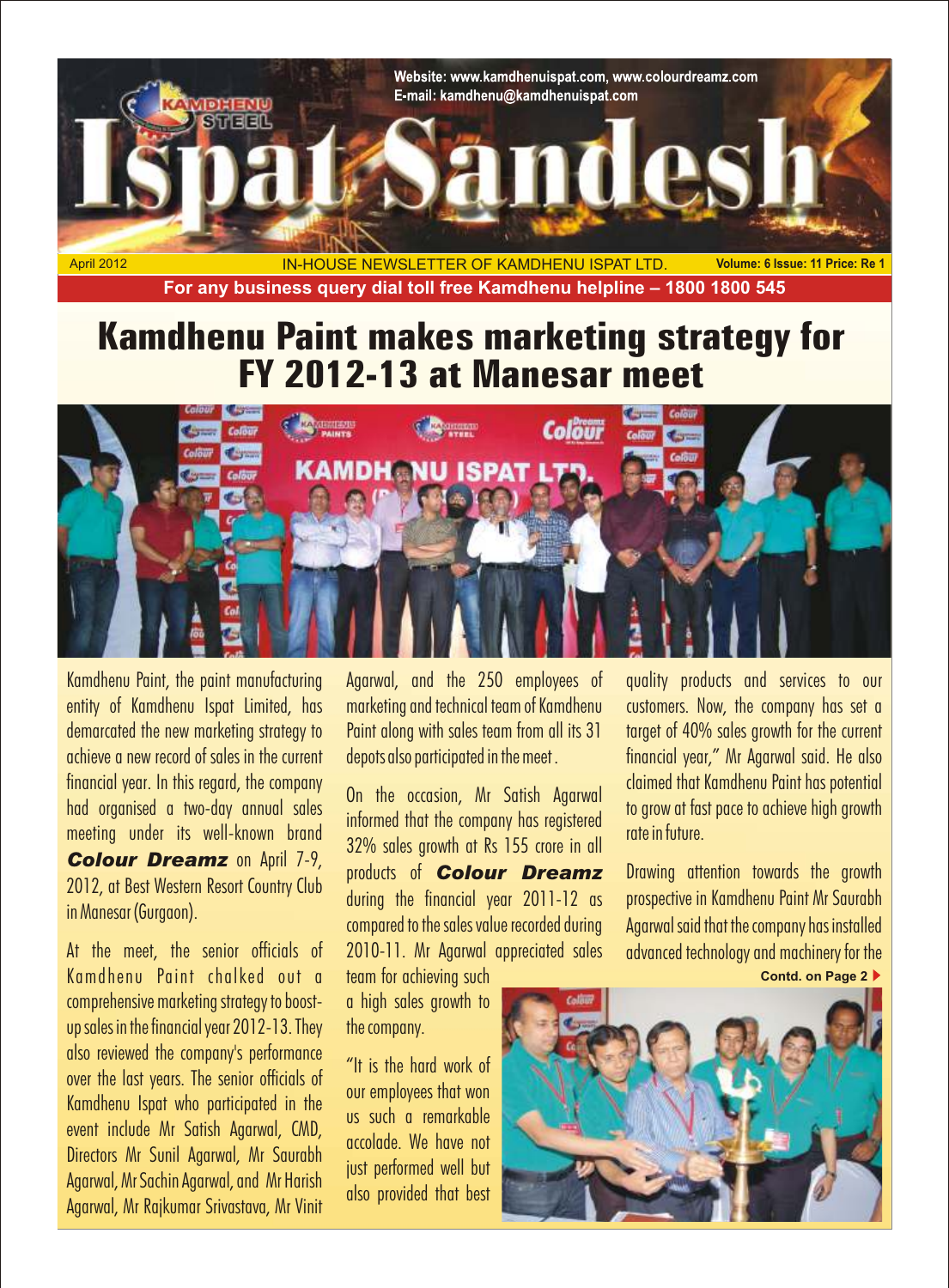## **Ispat Sandesh APRIL 2012**

### **Kamdhenu Ispat appreciates engineers for excellence at Khammam (AP) meet**

Kamdhenu Ispat Limited, a renowned structural steel and TMT bars manufacturing company in India, has formally honoured its engineers for producing high quality products at the Engineer's Meet held on 25th April 2012 at Budget Hotel, Khammam.

The meet was attended by senior officials of Kamdhenu including Mr Mayank Srivastava, Manager (Marketing), Mr Anuj Tyagi, Mr Rajneesh Dubey and Mr Ashish Razdan along with more than 50 engineers and four major dealers- Mr Ram Kumar (Kamdhenu Steel Syndicate, Khammam), Raghu (Balaji Steel, Nakrikal), Mrs Kiran (Maruti Steel, Kodad) and Mr Upendar (Raghvendra Steel, Suryapet).

Mr Mayank Srivastava appreciated the hard work of<br>Kamdhenu's engineers and dealers for producing and such a large pool of talented engineers and hard working



### **Contd. from Page 1**

production of high quality paints. "We enough, our dealers can easily compete category. Kamdhenu are producing and supplying best quality in the market." He also encouraged sales Paint also decided products for our customers belonging to team members of the company to to carry out general section to higher income level perform better than expected and guided awareness programs who love to have luxury items. Our them to explore untapped market in among dealers, professional team has sketched effective order to increase sales volume. distributors and marketing plan to achieve higher growth Kamdhenu Paint distributed awards to contractors.<br>
rate in future," Mr Saurabh Agarwal said.

Agarwal said, "Customers take interest in Value Sales Dealer" award for areas with the aim to enhance its market such products promising high quality at registering highest sales across the share. reasonable price. Since the prices of country, while M/s Nanda Builders Kamdhenu products are competitive fetched the second award in the same

some high performing employees. Moreover, the company will organise



dealers. Kamdhenu TMT bars and other infrastructure products are of global standards. So, our customers are highly benefitted at a very cost competitive price in the market," Mr Srivastava said.

Earlier, Mr Mayank Srivastava honoured Mr Mahesh Balaviria, distributor for Telangana region, and dealers on the occasion. The Kamdhenu officials also presented the vision of the company at the event.



While sharing his views Mr Sachin M/s Anil Chhabra bagged "Highest such programs in the several remote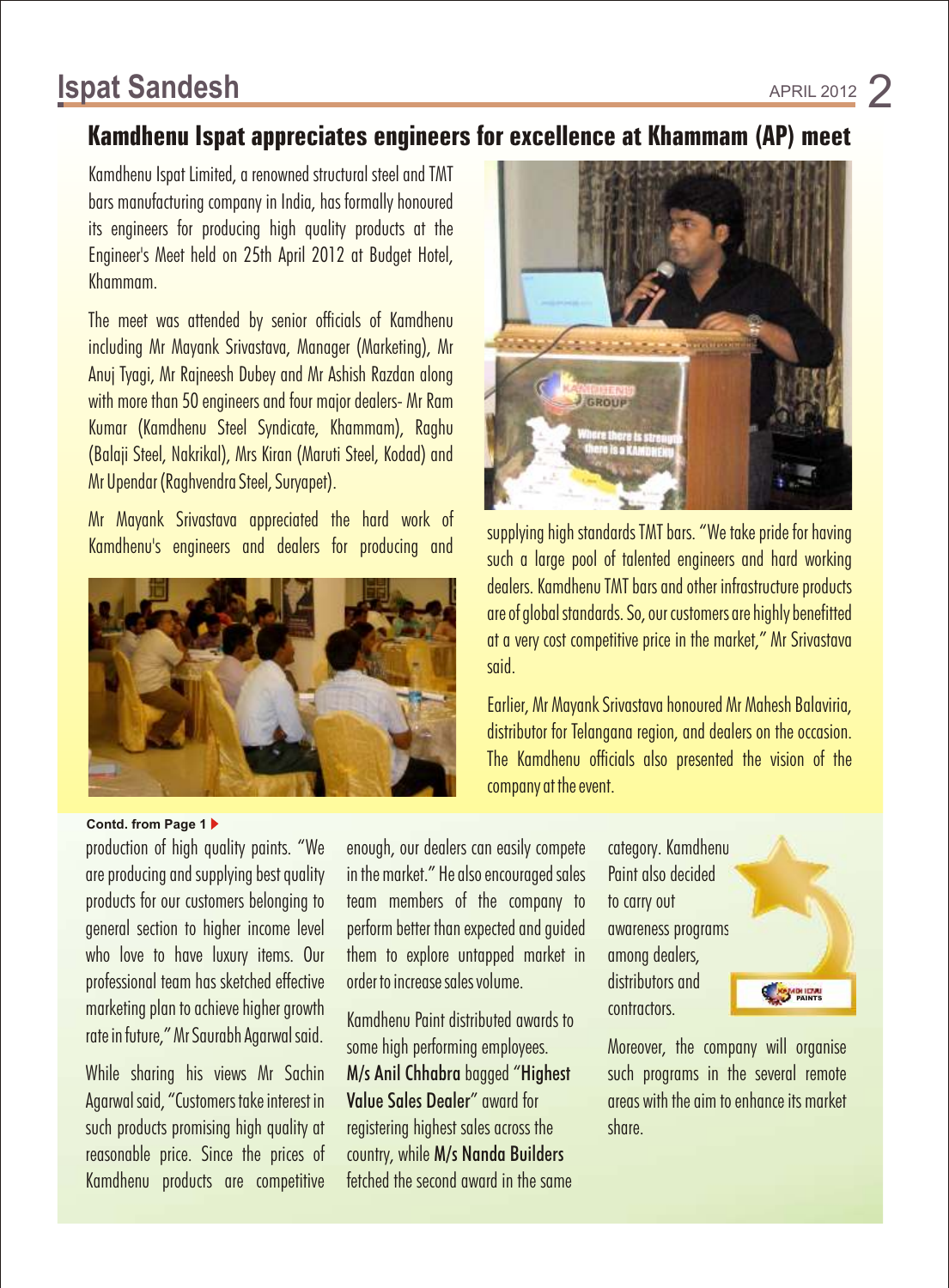**Kamdhenu Paint motivated Rajasthan dealers at Mount Abu meet**



by encouraging these dealers. The state of the last one year.

More than 50 dealers of Kamdhenu participated in the event in Highlighting the success story of Kamdhenu Paint Mr Lovejeet Ajay Sharma, Mr V S Choudhary and Mr Jai Singh Shekhawat- better and better in the future."

putting outstanding efforts. "This is a proud moment for work better in the days to come.

The Rajasthan dealers of Kamdhenu Paint, one of the leading Kamdhenu to announce that the company has been listed among manufacturers and suppliers of paints in India, received a the top 10 paint manufacturing companies in India. Our dealers in memorable treat at an event organised by the company on May Rajasthan have set good example by achieving the sales target 6, 2012, at Hotel Pahalanpur Palace in Mount Abu. This grand successfully. Our well known paint brand Colour Dreamz has made affair marked as one night trip was specially held to felicitate an excellent mark in the state and we appreciated the hard work of Top Dealers of Kamdhenu operating across the state. In a way, we also dealers for this remarkable achievement," Mr Srivastava said. the company also tried to strengthen its roots in the Rajasthan He also presented awards to some high performing dealers of

the presence of many senior officials like Mr Rajkumar Singh said, "In the last couple of years, the Rajasthan market has Srivastava, Kamdhenu Paint's Marketing Head (all India), Mr shown very good results. And we have a lot of potential to perform

Area Sales Managers, and Mr. Lovejeet Singh, Manager (Brand<br>Promotions). Two major dealers such as M/s. Anil Chabhra &<br>Company from Hanumangarh and M/s. Fine Colour Point from introduced its new marketing as well as sales Mr Rajkumar Srivastava formally thanked Rajasthan dealers for with the Kamdhenu officials and they unanimously promised to



**M/S Shree Chamunda Mata Steel** Mr Rajesh Malhotra Dari, Dist. Kangra. (Himachal Pradesh) Mobile: 9414010501

**M/S Lakhi Ram Paints** & Hardware House Mr. Sumit Address 84 Sayyad Mohalla Chakrata Road Dehradun Mobile: 9412914843

**M/S Bartwal Hardware & Paints** Mr. Satendra Bartwal Main Bazar Selaqui Mobile: 9917153698